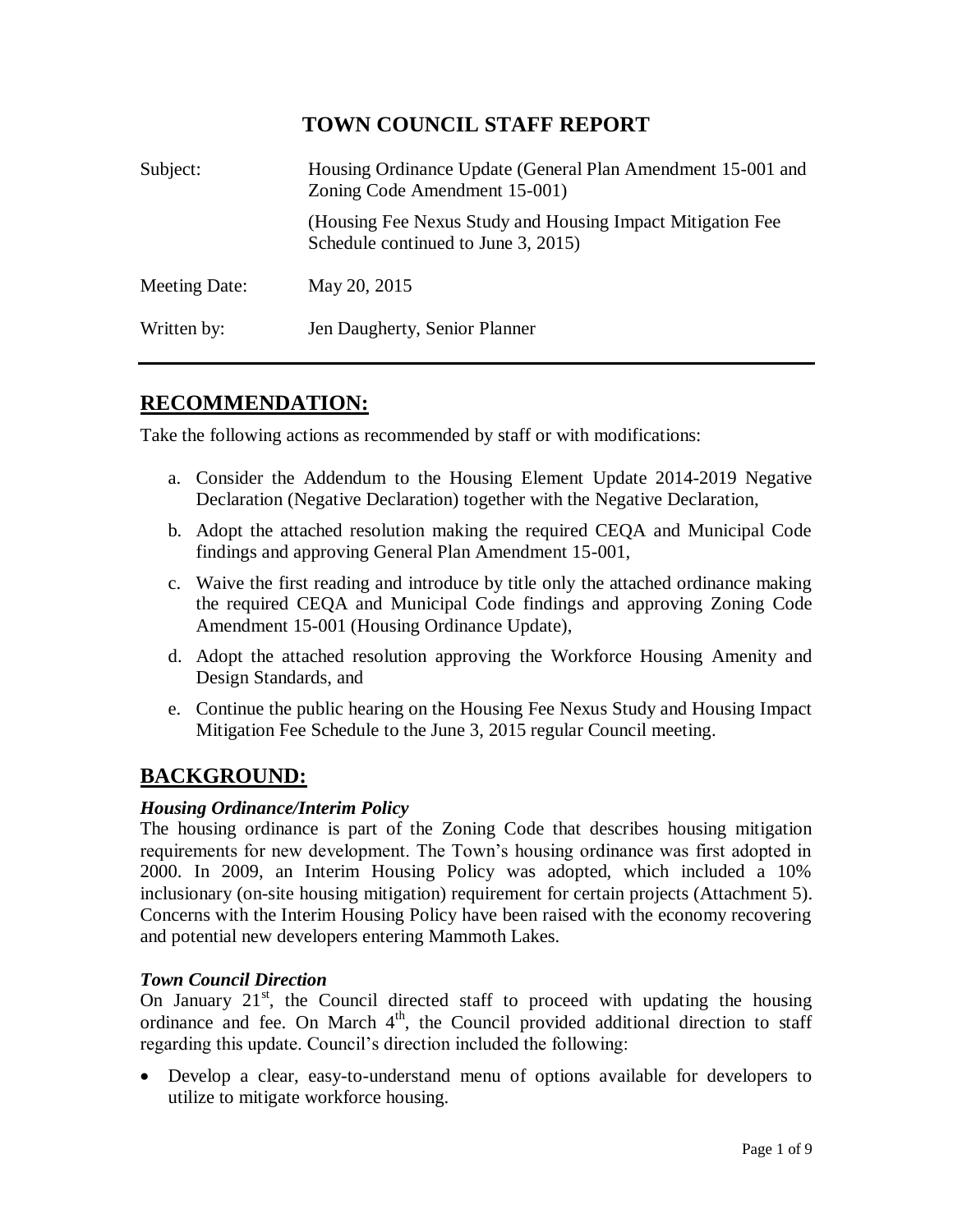- One of the options shall be a fee, so all development projects have the option to pay a housing impact mitigation fee.
- On-site housing (i.e., inclusionary housing) shall not be mandatory for any project.
- Developers should not be penalized for choosing to mitigate via one option instead of another; mitigation options should be considered equivalent.
- Include households with incomes of up to 150% Area Median Income (AMI) in mitigation requirements.
- Provide housing fee recommendations that are reasonable for new development to absorb.
- Provide recommendations for housing programs and activities that could be executed with housing fees.
- Analyze peer resorts to inform this work effort (see Attachment 4).
- Amend the Housing Element of the General Plan as necessary to allow for consistency between the 2014 Housing Element and the housing ordinance and fee update.
- This is a very high priority and is on an expedited schedule.
- Authorization to Town staff to hire AECOM Technical Services, Inc. (AECOM) to complete this work effort.

The updated housing ordinance (Attachment 2, Exhibit A) reflects this Council direction.

### *Mammoth Lakes Housing, Inc. (MLH) Board Review*

The MLH Board serves in an advisory role to the Town on housing issues. The MLH Board reviewed the draft ordinance on April 6<sup>th</sup>. Many of the Board's recommendations were considered appropriate by staff and AECOM and have been incorporated into the updated housing ordinance. Policy concerns raised by the MLH Board and others have been included in the Analysis/Discussion section, below.

### *Planning & Economic Development Commission (PEDC) Review*

The PEDC reviewed the draft ordinance and workforce housing amenity and design standards on April 29<sup>th</sup>. The PEDC did not recommend any changes to the amenity and design standards (Attachment 3). However, the PEDC recommended certain modifications to the ordinance in response to comments provided from Tom Hodges, Vice President of Mountain Development, Mammoth Mountain Ski Area. These modifications have been incorporated in the attached updated housing ordinance, Attachment 2, Exhibit A. With these modifications, the PEDC recommended to Council approval of the housing ordinance update and the workforce housing amenity and design standards. The PEDC provided comments on certain policy items for Council's consideration, which are discussed in the Analysis/Discussion section, below.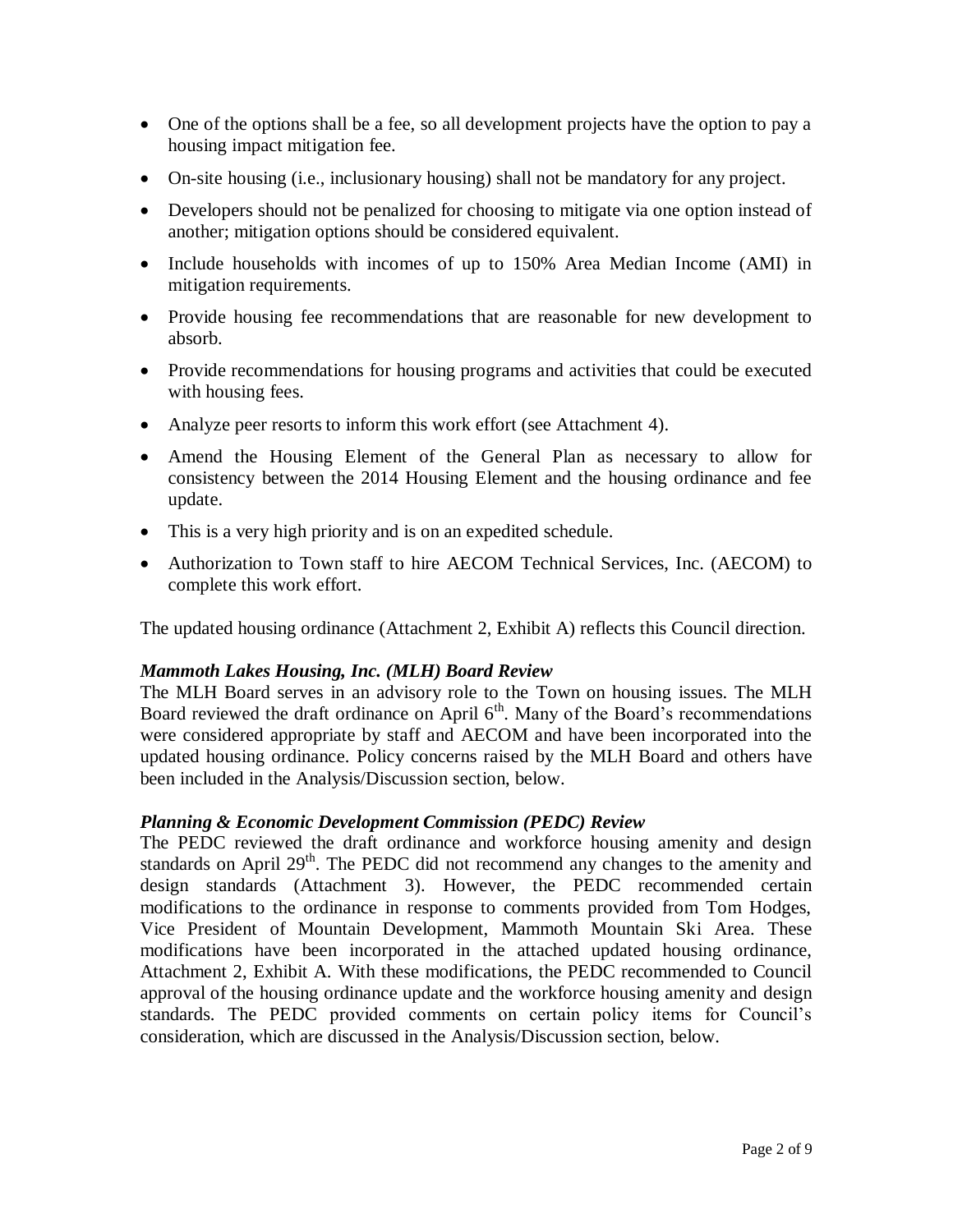## **ANALYSIS/DISCUSSION:**

Staff is requesting that the Housing Fee Nexus Study and Housing Impact Mitigation Fee Schedule be continued to June  $3<sup>rd</sup>$  to allow time to finalize fee recommendations with stakeholders. Therefore, this Analysis/Discussion section is focused only on the Housing Ordinance Update.

While the updated housing ordinance reflects Council's direction, the following policy items are provided for Council discussion.

#### *Policy Items for Discussion*

1. Utilizing Existing Rental Units for Housing Mitigation

Subsection 17.136.060.B.2 of the housing ordinance would prohibit units currently serving as long-term rental units to be used as off-site mitigation. A comment raised at the PEDC hearing was that these units should be allowed to serve as off-site mitigation because they could be deed-restricted to ensure longterm affordability. Furthermore, since off-site mitigation units would be required to meet workforce livability and design standards, allowing existing rental units to serve as mitigation would encourage renovation of existing buildings. However, applying a deed restriction to currently occupied rental units could result in some existing tenants no longer be eligible to rent the units. Therefore, if Council decides to revise Subsection 17.136.060.B.2, staff recommends revising the language as follows:

*Units that are currently serving as long-term (i.e., non- transient) rental units, may only serve to satisfy housing mitigation requirements if all applicable relocation law provisions are adhered to.*

2. Construction of New Off-Site Housing Allowed in Certain Zones (not RMF-1 or Shady Rest)

Consistent with the Town's current housing regulations, the construction of new off-site housing units would only be allowed in the commercial zones (D, OMR, and MLR), RMF-2 Zone, Resort Zone, and Specific Plan Zone (17.136.060.B.1) (the Town's Zoning Map is included as Attachment 6). These are zones where transient rentals are allowed. The Residential Multi-Family 1 (RMF-1) Zone, including the Shady Rest Tract, has not been included because the RMF-1 Zone tends to naturally serve as workforce housing since transient rentals are prohibited. Furthermore, considering the limited land available, exclusion of the RMF-1 Zone not only allows the provision of new workforce units in other appropriate areas of town, but also helps to ensure that an adequate supply of workforce units is available.

At the PEDC hearing, there was discussion about allowing new construction of off-site mitigation units in all zones (i.e., not limiting new off-site mitigation units to any zones). Concern was raised that if new construction of off-site units is not allowed in the RMF-1 Zone, that area of town may not be redeveloped and the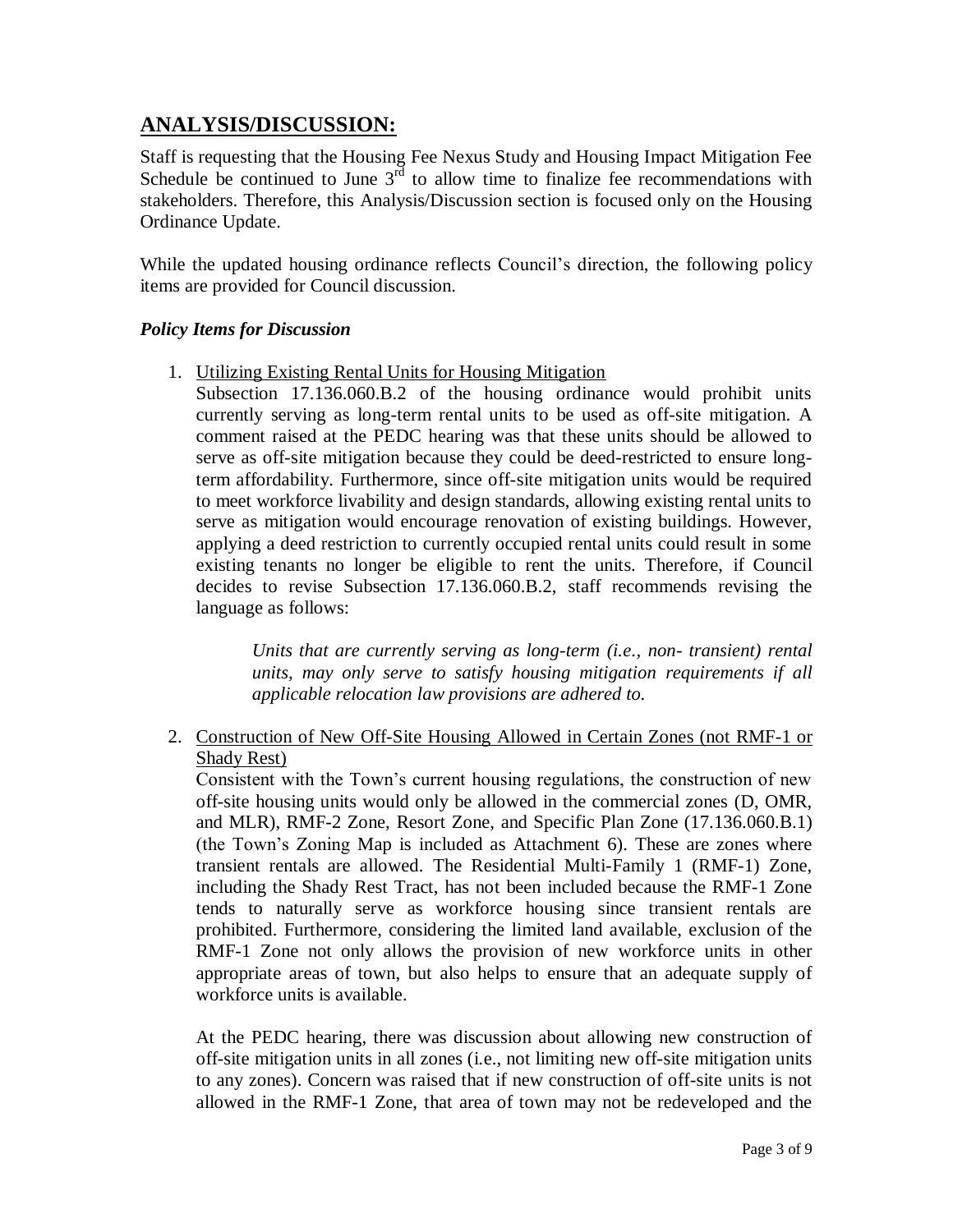Shady Rest Tract may remain vacant. Another comment was that requiring new off-site construction of workforce units in transient zones would decrease the number of units available to generate TOT. However, the more transient units that are constructed, the higher the need will be for employees and workforce units.

Since staff anticipates the submittal of an application to amend to the Shady Rest Master Plan shortly, it may be appropriate to conduct a detailed analysis of this issue at that time.

If Council decides to not restrict where the construction of new off-site mitigation housing units can be located, Subsections 17.136.060.B.1 and 17.136.070.A.8 would be deleted.

3. Off-Site Housing – Regional Housing

At the March 18<sup>th</sup> Council, Commission, and MLH Board workshop, the concept of considering whether workforce housing should be focused solely within Mammoth Lakes or should encompass the region (e.g., Mono County and Inyo County) was raised. While MLH provides programs in Mono County and the City of Bishop, the Town's General Plan and Housing Element focus on providing adequate and appropriate workforce housing within the Town's boundaries. Therefore, the updated housing ordinance would only allow off-site mitigation housing within Mammoth Lakes, in specified zones. If a regional housing approach is to be considered, the Town may need to have a larger policy discussion regarding the goals of those programs and potentially regarding the provision of financial resources outside of the Town's jurisdictional boundary. Additionally, if this is pursued, coordination with Mono and Inyo Counties should be conducted.

The PEDC did not direct any changes to the ordinance as a result of its discussion on this topic, but noted it would be appropriate to continue to discuss this topic in the future.

4. Exemptions from Housing Mitigation – Non-Transient Single Family Homes Since all projects will be eligible to pay fees to mitigate housing, fewer exemptions have been identified. The exemptions include commercial projects that generate no more than one employee and projects that serve as workforce housing (17.136.100). New single family homes are not proposed to be exempt.

The PEDC's discussion on this topic included the following:

- Should new non-transient single family homes be exempt since they can serve as workforce housing?
	- o Non-transient single family areas (RR and RSF Zones) include the Knolls, the Trails, Majestic Pines, Mammoth Slopes, most of Old Mammoth, Ranch Road, and the Bluffs (please see Zoning Map, Attachment 6).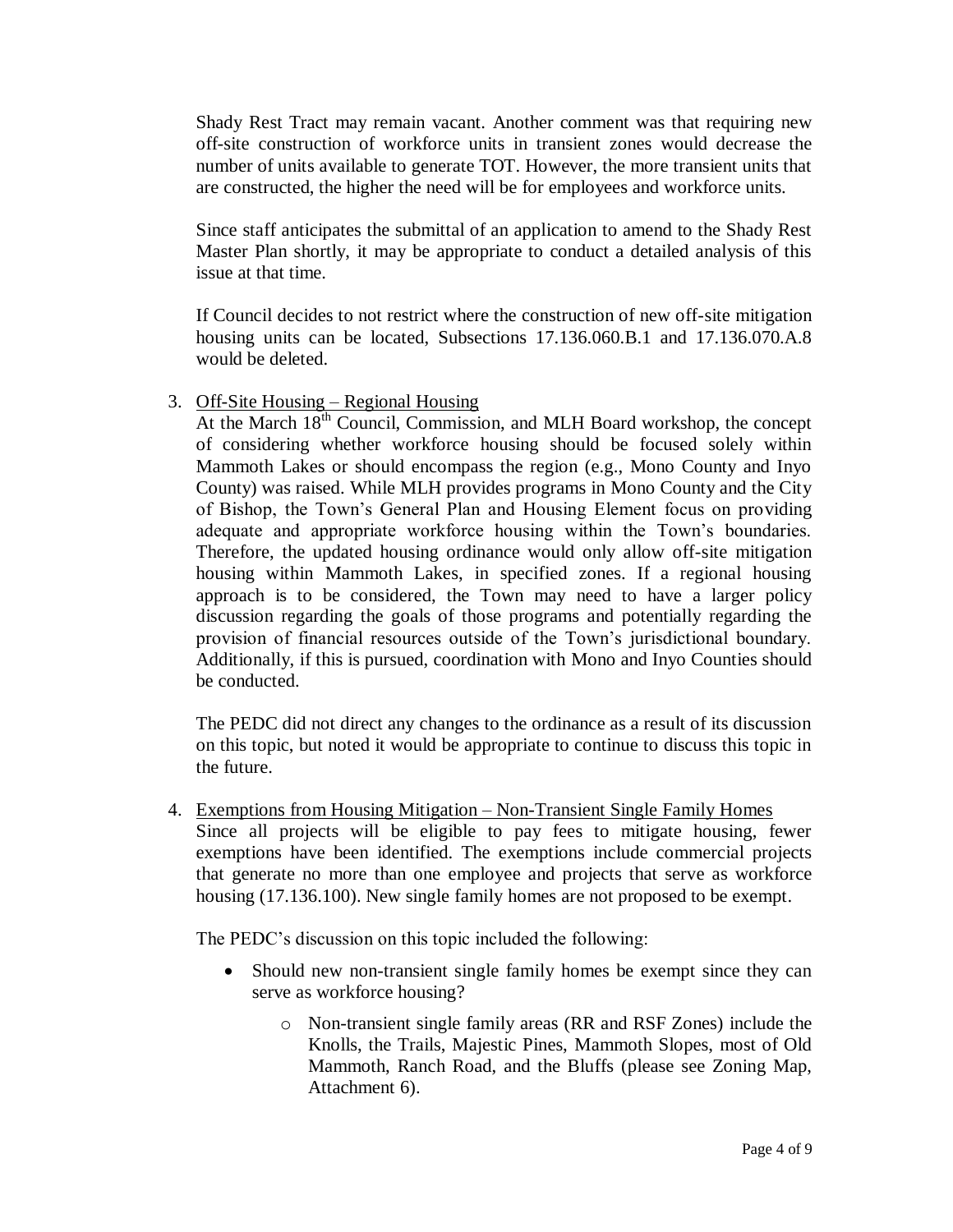- Should new non-transient single family homes of a certain size be exempt from the housing fee?
	- o The Interim Housing Policy exempts new single family homes of less than 2,500 square feet of habitable space and applies fees on a square foot basis for homes of 2,500 square feet and above. Many of the recently constructed single family homes (e.g., Graystone and Gray Bear) are between approximately 2,600 and 3,100 square feet of habitable space.
	- o If a size threshold were to be applied, non-transient single family home additions that would result in the home exceeding the threshold would need to be addressed (i.e., a fee applied to these additions).

The Housing Fee Nexus Study will recommend a fee per residential unit, and those fee recommendations are expected to be considered at the Council's June  $3<sup>rd</sup>$ meeting. Since not all new single family homes in non-transient zones would actually serve as workforce housing, if all or a portion of these homes were exempt, another funding source would be required to meet the gap in housing need that would result.

If Council decides to exempt non-transient single family homes from housing mitigation requirements, the Council may consider adding one of the following to Section 17.136.100, Exemptions:

Option 1: *New* s*ingle family homes in non-transient zones (i.e., RR, RSF, and RMF-1 zones).*

Option 2:

- *- New single family homes in non-transient zones (i.e., RR, RSF, and RMF-1 zones) that have less than 2,500 square feet of habitable space.*
- *-* Revise 17.136.100.B as follows:
	- o *Additions to single family homes, except additions that increase total habitable square footage to 2,500 square feet or more for homes that were originally exempt under the above section (i.e., constructed after July XX, 2015).*
	- o *Additions to multi-family units in any zone.*

If Option 2 was selected, the effective date of the updated housing ordinance would be inserted.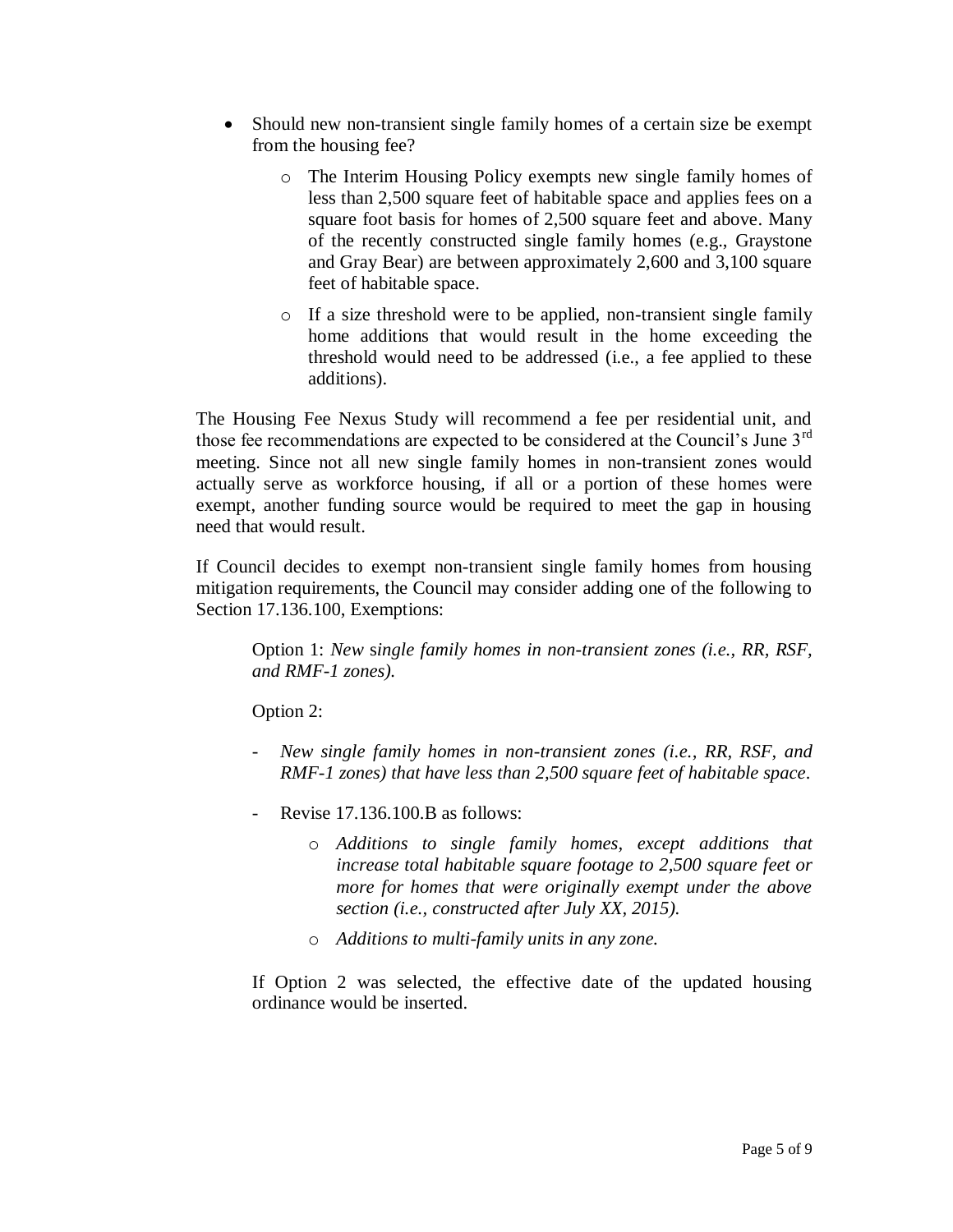#### *Additional Minor Revisions to the Housing Ordinance*

After the PEDC hearing on the housing ordinance and work on the draft Housing Fee Nexus Study, staff has made the following three minor revisions to the housing ordinance:

- Deleted residential additions from fee calculations (17.136.040.C). Since the Nexus Study assigns residential fees per unit, assessing housing fees for residential additions would not be consistent. For additional clarity, residential additions have been added to exemptions (17.136.100.B).
- Deleted the provision that required an Alternate Housing Mitigation Plan (AHMP) if "a combination of the options" allowed in the ordinance were proposed (17.136.080). This was determined to be unnecessary and excessive. As a result AHMPs would only be required when a developer is proposing to mitigate through a method not identified in the ordinance.
- Added a provision to clarify that existing housing credits calculated based on Full Time Equivalent Employees (FTEEs) or Employee Housing Units (EHUs) can be applied under the updated ordinance (17.136.030.B.3).

### **FOLLOW UP ITEMS**

After Council approval of the updated housing ordinance and fee, staff anticipates completing the following items:

- Council approval of target Area Median Income (AMI) levels for on- and off-site housing mitigation (17.136.050.B.1 and 17.136.060.B.3). Town Council has directed staff to consider up to 150% AMI in the housing ordinance and fee update work effort.
- Council approval of methodology or formula for calculating workforce housing sales prices and rents (17.136.130.C.1 and 17.136.130.D.1).
- Council adoption of a resolution to waive a proportion of application processing fees for developments in which at least five percent of units are affordable to extremely low income households (30% AMI) consistent with Housing Element Action H.4.B.1.
- Determine approach and/or methodology for applying existing Full-Time Employee Equivalent (FTEE) and Employee Housing Unit (EHU) credits under the updated Housing Ordinance.

The timeline for completion of these items will depend on necessity and staff workload priorities.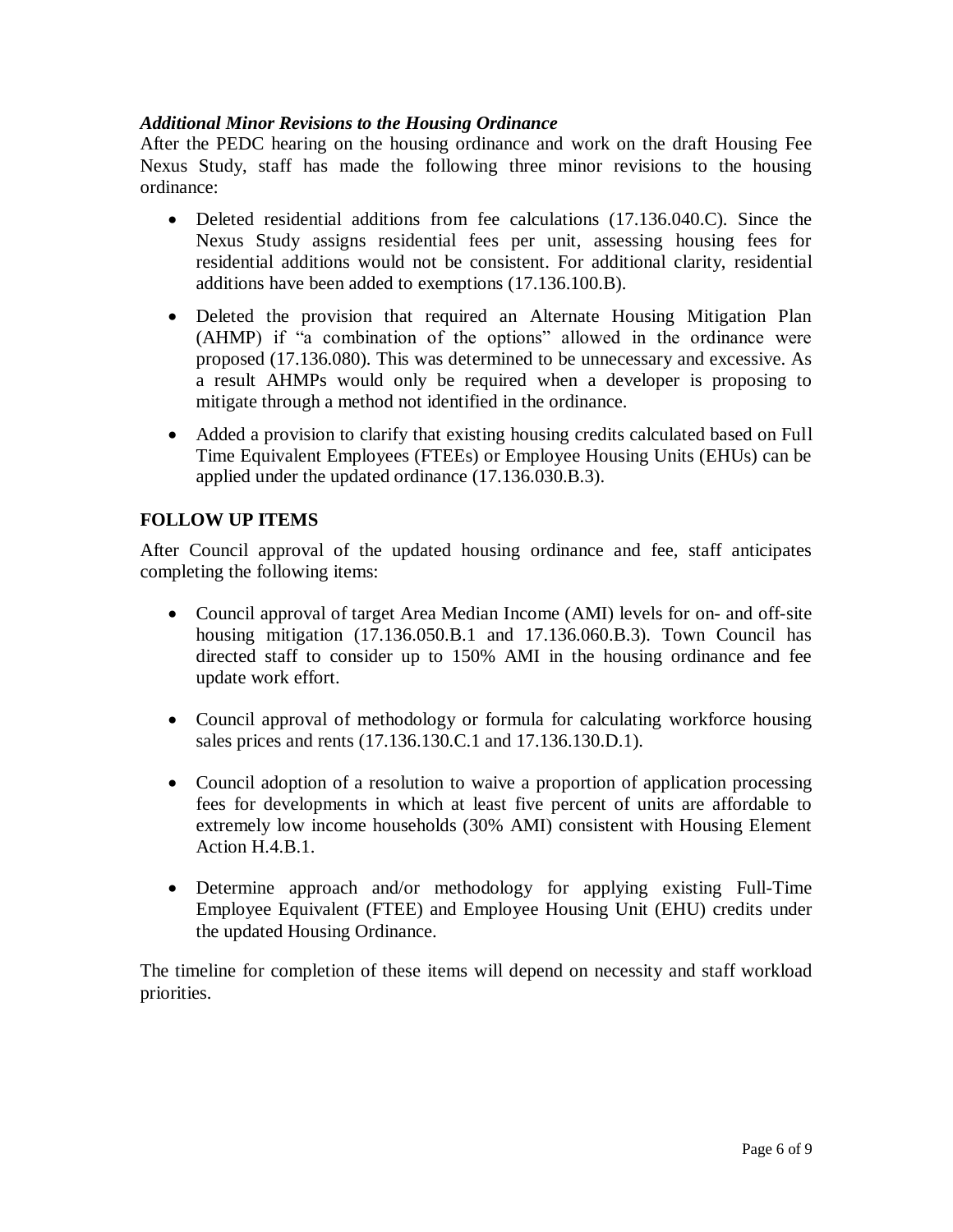## **OPTIONS ANALYSIS**

Option 1: Take the following actions as recommended by staff or with modifications:

- a. Consider the Addendum to the Housing Element Update 2014-2019 Negative Declaration (Negative Declaration) together with the Negative Declaration,
- b. Adopt the attached resolution making the required CEQA and Municipal Code findings and approving General Plan Amendment 15-001,
- c. Waive the first reading and introduce by title only the attached ordinance making the required CEQA and Municipal Code findings and approving Zoning Code Amendment 15-001 (Housing Ordinance Update),
- d. Adopt the attached resolution approving the Workforce Housing Amenity and Design Standards, and
- e. Continue the public hearing on the Housing Fee Nexus Study and Housing Impact Mitigation Fee Schedule to the June 3, 2015 regular Council meeting.

Option 2: Continue all items to the June 3, 2015 meeting.

Option 3: Deny General Plan Amendment 15-001 and Zoning Code Amendment 15-001.

Option 1 would allow the ordinance to proceed to a second reading by Council on June  $3^{rd}$ , and which would become effective 30 days after the second reading.

Option 2 would allow the public hearing for both the Housing Ordinance Update and the Housing Fee to be continued to the June 3, 2015 meeting. The Council could select this option if additional information or analysis related to the Housing Ordinance Update is requested by Council.

Option 3 would deny the Housing Ordinance Update work effort, including the establishment of housing fees for all development types. Council would need to make findings for denial.

## **FINANCIAL CONSIDERATIONS:**

The establishment of a housing fee as a mitigation option for all development is expected to result in the majority of new projects paying the fee. The Housing Fee Nexus Study will identify maximum allowable fees that the Town could charge and recommended fees based on other available workforce housing funding sources, existing and anticipated housing programs, and direction previously provided by Council. It is expected that the Council will consider the Housing Fee Nexus Study and establishment of a Housing Impact Mitigation Fee Schedule on June 3rd.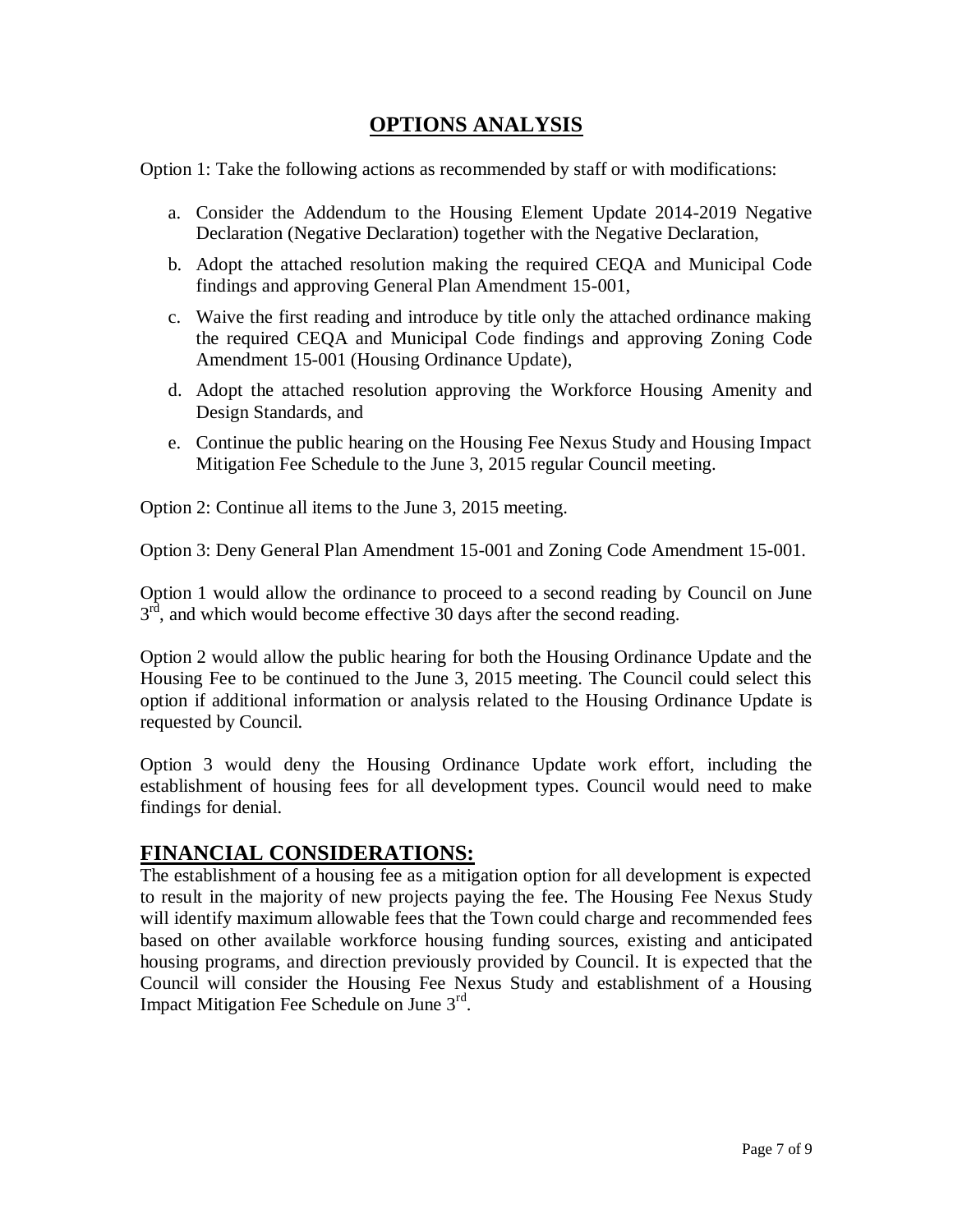# **ENVIRONMENTAL CONSIDERATIONS:**

A Negative Declaration (ND) was adopted for the Housing Element Update 2014-2019 on June 18, 2014 (State Clearinghouse No. 2014032067). Consistent with CEQA Guidelines §15164, an Addendum to this ND has been prepared to address the housing ordinance update, which includes an amendment to the Housing Element. An addendum is appropriate when minor technical changes or modifications to a project do not result in any new significant impacts or a substantial increase in the severity of previously identified significant impacts. Staff's review and analysis concluded that there would be no new or increased environmental impacts resulting from the housing ordinance update. The Addendum is included as Attachment 1, Exhibit A.

## **LEGAL CONSIDERATIONS:**

The Town Attorney has reviewed the draft housing ordinance, and his edits have been incorporated to ensure conformance to current legal requirements. At this time, no issues are anticipated to arise from the California Supreme Court's decision in the *CBIA v. City of San Jose* case (expected this summer) because the ordinance does not mandate on-site housing and housing fees will be established in conjunction with approval of a nexus study. To the extent the decision in this case requires amendments to the housing ordinance, staff will prepare appropriate amendments for Council consideration.

### **Attachments**

- 1. Resolution approving General Plan Amendment 15-001
	- a. Exhibit A Addendum to the Housing Element Update 2014-2019 Negative Declaration
	- b. Exhibit B Housing Element Update 2014-2019 Initial Study/Negative Declaration dated March 17, 2014, and the Addition and Response to Comments dated June 18, 2014 (collectively the "Negative Declaration")
	- c. Exhibit C Housing Element Update 2014-2019 Revisions (track changes excerpts)
- 2. Ordinance rescinding the Interim Affordable Housing Mitigation Policy and approving Zoning Code Amendment 15-001, amending Municipal Code Chapters 17.136 and 17.148
	- a. Exhibit A Chapter 17.136, Housing Ordinance Update
	- b. Exhibit B Chapter 17.148, Definitions
- 3. Resolution approving Mammoth Lakes Workforce Amenity and Design Standards
- 4. Peer Resort Analysis Memo, dated April 16, 2015
- 5. Interim Affordable Housing Mitigation Policy (Council Resolutions 09-76 and 14-54)